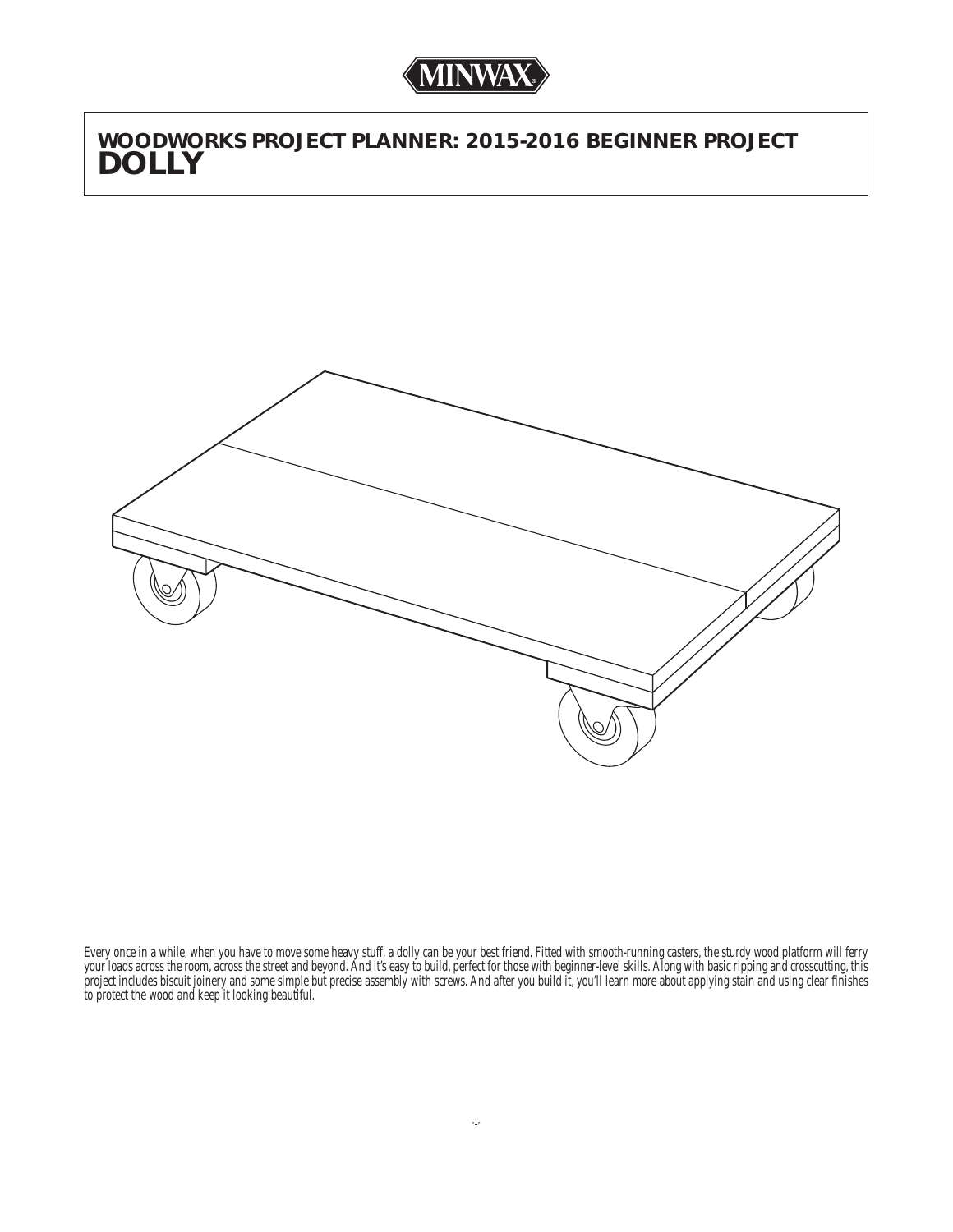# *TOOLS REQUIRED*

### **Hand Tools**

- Adjustable square
- Tape measure

### **Power Tools**

- Table saw
- Miter saw
- Biscuit joiner
- Drill
- Orbital sander

### **Miscellaneous**

- Pencil
- Wood glue
- Assorted clamps
- Safety glasses
- Sandpaper, 100-, 120-, 150-, 220-grit
- Sanding block
- Gloves for staining and fi nishing
- Clean, lint-free cloths
- Respirator
- Paint scraper

## *SHOPPING LIST*

### **Recommended Wood:** Ash

| <b>Parts</b> | <b>Material</b>  | Quantity |
|--------------|------------------|----------|
|              | 1 x 10 solid ash |          |
|              | 1 x 6 solid ash  |          |

# *OTHER MATERIALS*

- Four #20 biscuits
- Four 3" Rubber-wheeled swivel casters
- 16 #10 x 1 ¼" Phillips-head wood screws
- 16 #12 x 1 ¼" Phillips-head, pan-head screws (for casters)

### *CUTTING LIST*

| Part | Name  | <b>Dimension</b>  | Quantity |
|------|-------|-------------------|----------|
| A    | Top   | $34''$ x 9" x 30" |          |
| B    | Rails | $34''$ x 5" x 18" |          |

# *WOOD FINISHNG PRODUCTS*

#### **Recommended Products**

Stain & Clear Protective Finish: Minwax® Wood Finishing Cloths, Natural Oak Additional Clear Protective Finish: Minwax® Water Based Wipe-On Poly, Gloss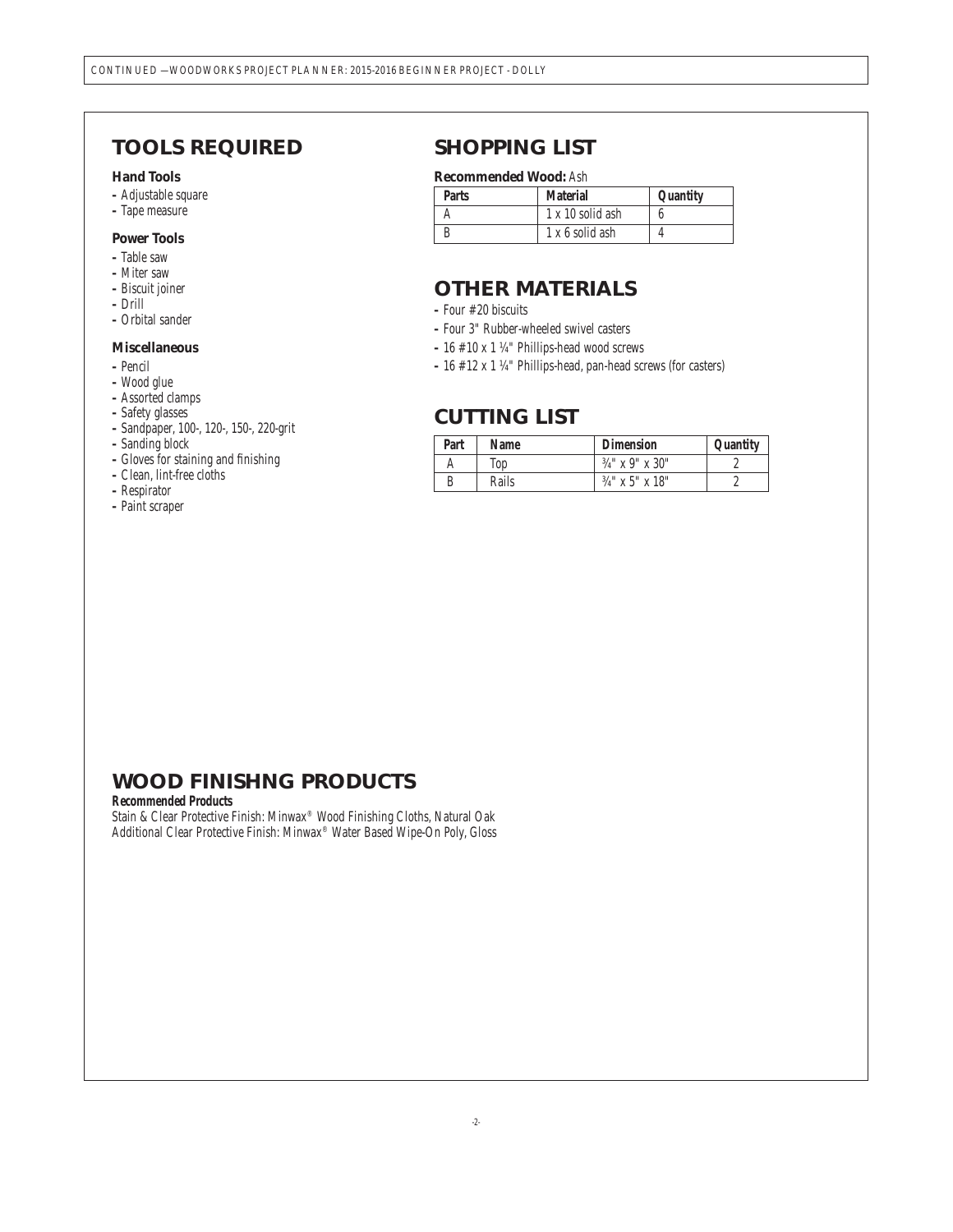### *BEFORE YOU BEGIN*

Good craftsmanship begins and ends with good work habits, so make the following steps part of your routine workshop practice. If you have any doubts or questions about how to proceed with a project, always discuss them with your shop instructor.

- Carefully and fully review plans and instructions before putting a tool to the project lumber.
- Work sensibly and safely. Wear safety goggles. Wear the appropriate respirator whenever making sawdust or working with thinners or other solvents.
- At the end of every work session, clean up your shop area and put away all portable tools.

## *CUTTING AND ASSEMBLY*

**1.** See Fig. 1 for overall guidance. Use a table saw to rip the top pieces, A, to 9" wide.

**2.** Use a table saw to rip the rails, B, to 5" wide.

**3.** Use a miter saw to cut the top pieces to 30 ½" long.

**4.** Use a miter saw to cut the rails to 18" long.

**5.** Lay out cuts for four biscuits on a long edge of each top piece. To do this, put the two top pieces together and mark the centers for each biscuit on the top faces. Center the end biscuits 3" from the ends and space the other two biscuits equally between them.

**6.** Set up a biscuit joiner, making sure it cuts the slots in the middle of the edge. Center the joiner on your marks and make the cuts. See Fig. 2.

**7.** Apply glue to the biscuit slots and along the two edges to be joined. Clamp the top pieces together as shown in Fig. 3 to ensure that the resulting panel is flat. Be sure to keep the clamp bars above the wood to make it easier to scrape off excess glue. After 15 to 20 minutes scrape off any visible glue while it's still flexible.

**8.** Let the glue cure for at least four hours and then remove clamps and scrape off any remaining glue with a paint scraper.

**9.** Use a table-saw sled to make the final cuts to square up the top. Set it on the sled so the saw blade will cut the entire 18" edge. See Fig. 4. Make the cut. Then measure 30" from that edge to the other end and position the panel on the sled so as to make that cut.

*Woodworker's Tip: You can check the squareness of your top by measuring diagonally from corner to corner. On a truly square piece, the measurements will be equal.*

**10.** Sand the top panel with the orbital sander. Start with 100-grit paper and work your way through 120-grit and finally 150-grit. Lightly sand all edges to ease their sharpness.

**11.** Check that the length of the rails equals the width of the top, make any necessary crosscuts to get the length right and then do the same sanding you did on the top.

**12**. Lay out the screw holes for joining the rails to the top. They should be ¾" from the edges and the ends and equally spaced in between.

**13.** Lay out the holes for attaching the casters to the rails. Position each caster so it's in the middle of the rail's width and centered 2 ¾" from the ends. Mark the holes in the caster plates for drilling.

**14.** Drill and countersink the holes for the rail screws. Drill the holes for the casters.

**15.** Secure the rails to the top with clamps, making sure they're perfectly aligned. Drive the screws through the rails into the top. If you are using a power screw gun, be careful not to over tighten the screws and risk stripping the heads.

**16.** Install the casters temporarily and then remove them for the staining and finishing. See Fig 5.

# *STAINING AND FINISHING*

*Woodworker's Tip: Though you may be tempted to cut short your sanding, preparation, and application time, don't do it. These tasks are very important steps in obtaining a high-quality finish. Remember, it is the finish, just as much as the fi t and smoothness of the parts that will have an impact on how people judge your craftsmanship. To ensure excellent results, follow the steps*  listed in this section and the instructions the wood finishing manufacturer *puts on its products.*

### **FINISHING TIPS**

- Test the stain and clear protective finish you are planning to use on an inconspicuous area of the project or on scraps of wood to verify desired color and look.
- All stains and clear protective finishes must be allowed to dry thoroughly between coats. Remember that drying times can vary due to temperature, humidity, and other climatic conditions.
- If you have some leftover stain or finish, wipe the can rim so that stain or finish in the rim won't dry out and prevent the lid from forming a tight seal.

#### **Before You Stain**

Carefully sand the parts in the direction of the grain. Start with 100-grit sandpaper, proceed to 150-grit and finish with 220-grit. Remove all the sanding dust. Then proceed with the stain and clear protective finish of your choice.

### **RECOMMENDED STAIN AND CLEAR PROTECTIVE FINISH**

Stain & Clear Protective Finish: Minwax® Wood-Finishing Cloths, Natural Oak Additional Clear Protective Finish: Minwax® Water Based Wipe-On Poly, Gloss

**17.** Minwax® Wood Finishing Cloths are cloths premoistened with stain and clear protective finish, making wood finishing quick and convenient in one easy step! To keep your hands clean, wear the gloves that are provided in the package. Open the package at the front label and remove a single stain cloth. Close the flap to keep the rest of the cloths from drying out.

**18.** After sanding the surface smooth, use the stain cloth to simultaneously apply both color and clear protective finish to the wood by wiping in the direction of the grain and working the color into the wood surface. To get color into sharp corners or other areas that are difficult to access, wrap the cloth around a small putty knife and gently work the stain in, still wiping in the direction of the grain whenever possible.

**19.** When the entire piece is stained, remove any excess with a clean, dry rag, lightly wiping the surface to even out the coverage. For an even deeper and richer color and sheen, wait one hour, and then apply a second coat with a fresh cloth. Wait overnight before subjecting the wood to normal use.

**20.** For extra protection and added sheen, apply Minwax® Water Based Wipe-On Poly. Shake the container thoroughly before use. Put a liberal amount of Minwax® Water Based Wipe-On Poly on a clean, soft, lint-free cloth and rub into the wood.

**21.** Allow to dry at least 2-3 hours. Sand entire surface lightly with 220-grit sandpaper. Remove all sanding dust.

22. Apply a second coat in the same manner as the first. If a third coat is desired, repeat the application steps.

23. Allow final coat to dry 24 hours before normal use.

### **PRODUCT SAFETY**

For your safety and the safety of those you work with, always read and follow the safety warnings that manufacturers print on their labels.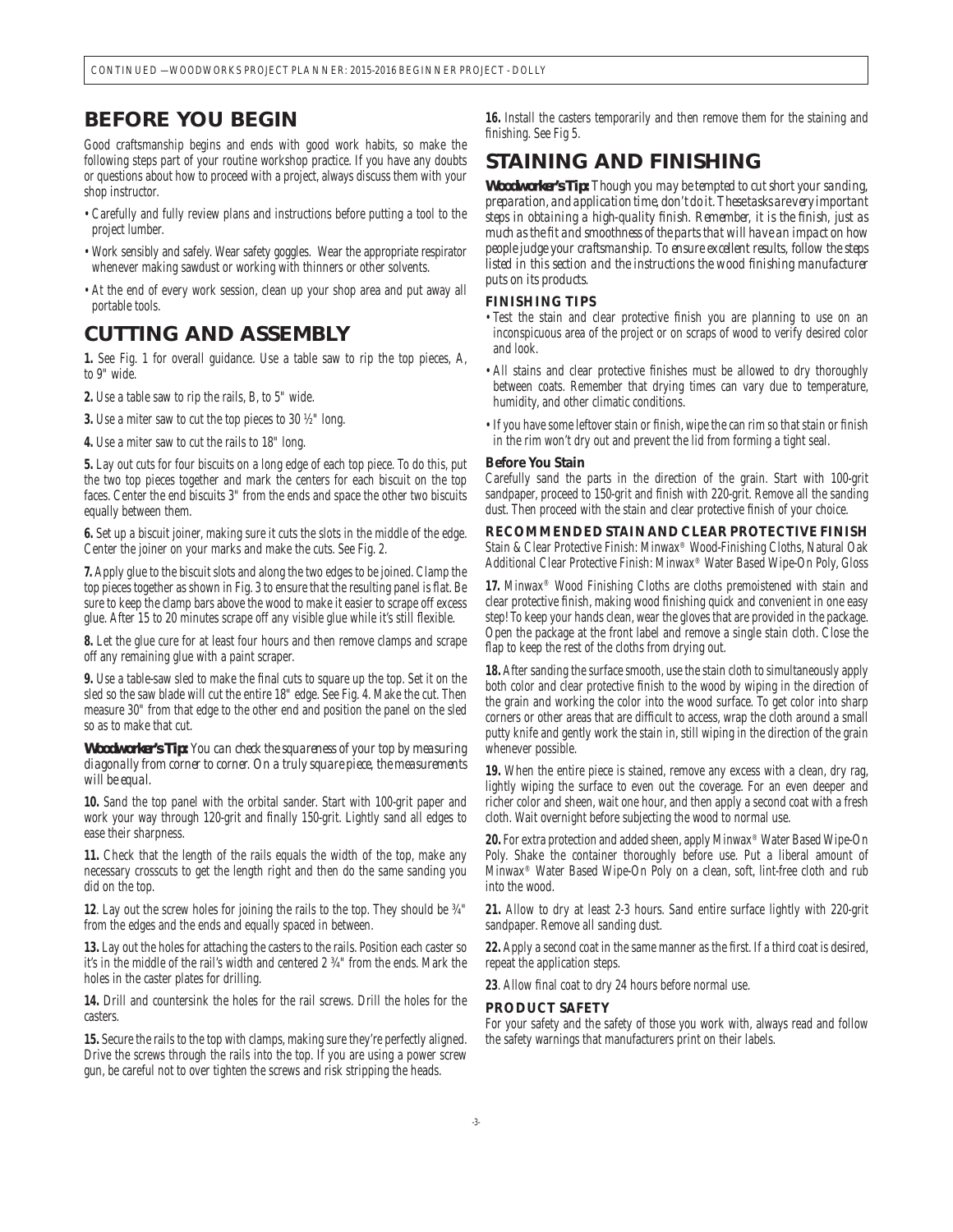**WARNING!** Removal of old paint by sanding, scraping, or other means may generate dust or fumes that contain lead. Exposure to lead dust or fumes may cause brain damage or other adverse health effects, especially in children or pregnant women. Controlling exposure to lead or other hazardous substances requires the use of proper protective equipment, such as a properly fitted respirator (NIOSH-approved) and proper containment and cleanup. For more information, call the National Lead Information Center at 1-800-424-LEAD (in U.S.) or contact your local health authority.

### **When using water-based wood finishing products:**

### **WARNING! VAPOR HARMFUL. IRRITATES SKIN AND RESPIRATORY TRACT.**

### **CAUTIONS: CONTAINS ALCOHOLS**

**VAPOR HARMFUL.** Use only with adequate ventilation. To avoid overexposure, open windows and doors or use other means to ensure fresh air entry during application and drying. If you experience eye watering, headaches, or dizziness, increase fresh air, or wear respiratory protection (NIOSH approved) or leave the area. Avoid contact with eyes and skin. Wash hands after using. Keep container closed when not in use. Do not transfer contents to other containers for storage.

**FIRST AID:** In case of eye contact, flush thoroughly with large amounts of water for 15 minutes and get medical attention. For skin contact, wash thoroughly with soap and water. In case of respiratory difficulty, provide fresh air and call a physician. If swallowed, call the Poison Control Center, a hospital emergency room, or a physician immediately.

### **DELAYED EFFECTS FROM LONG-TERM OVEREXPOSURE.**

Contains solvents which can cause permanent brain and nervous system damage. Intentional misuse by deliberately concentrating and inhaling the contents can be harmful or fatal.

**WARNING:** This product contains chemicals known to the State of California to cause cancer and birth defects or other reproductive harm.

**DO NOT TAKE INTERNALLY. KEEP OUT OF THE REACH OF CHILDREN.** CONFORMS TO ASTM D-4236. Contact a physician for more health information.

**CAUTION: CONTAINS DIMETHYLETHANOLAMINE AND 1-METHYL-2-PYRROLIDONE.** (Contains material that may cause reproductive effects and may adversely affect the developing fetus based on animal data.) Use only with adequate ventilation. To avoid overexposure, open windows and doors or use other means to ensure fresh air entry during application and drying. If you experience eye watering, headaches, or dizziness, increase fresh air, or wear respiratory protection (NIOSH-approved) or leave the area. Avoid contact with eyes and skin. Wash hands after using. Keep container closed when not in use. Do not transfer contents to other containers for storage. **FIRST AID:** In case of eye contact, flush thoroughly with large amounts of water. Get medical attention if irritation persists. If swallowed, call the Poison Control Center, a hospital emergency room, or a physician immediately.

**WARNING:** This product contains chemicals known to the State of California to cause cancer and birth defects or other reproductive harm. **DO NOT TAKE INTERNALLY. KEEP OUT OF THE REACH OF CHILDREN.**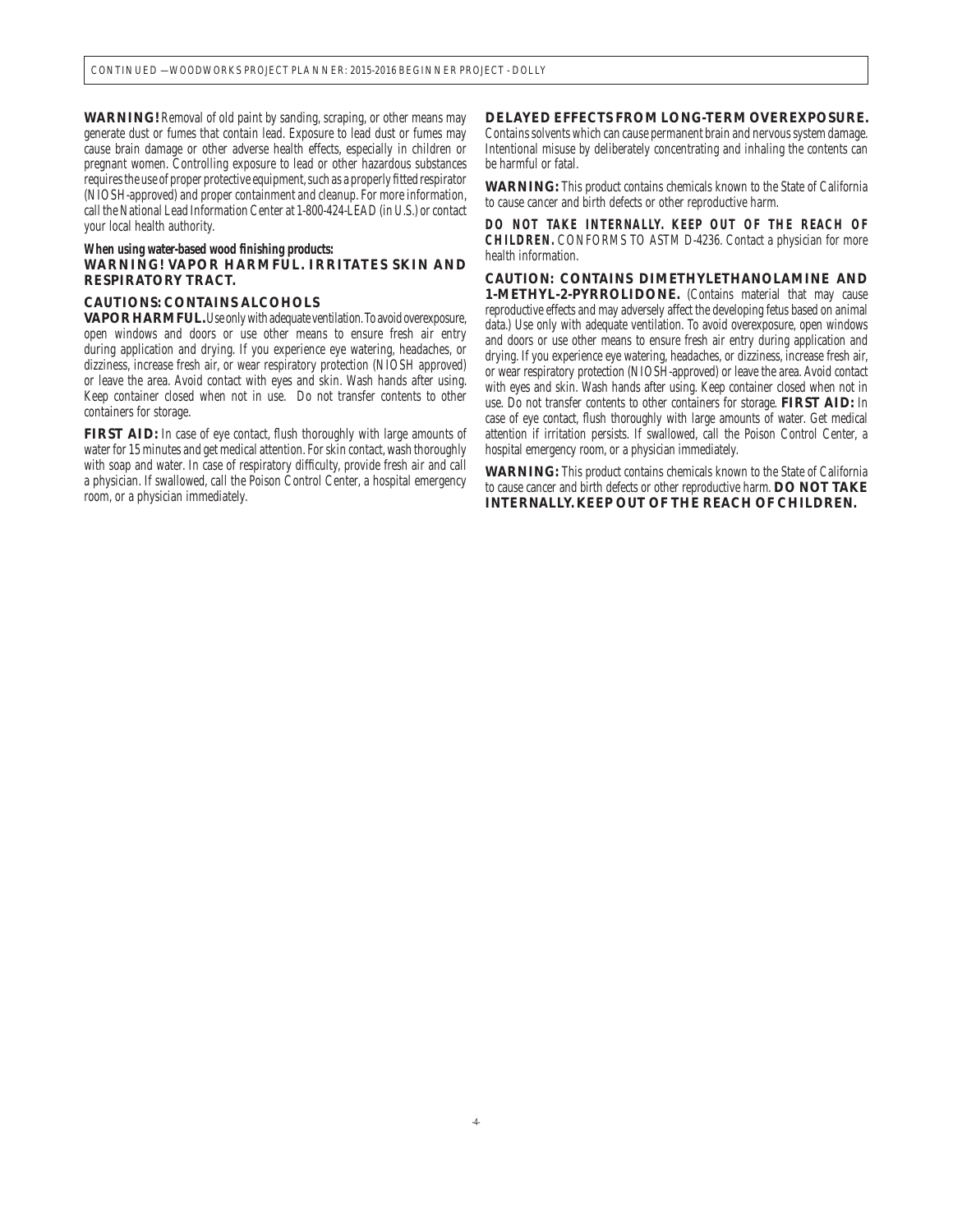# *FIG 1. EXPLODED VIEW*



*FIG 2. BEFORE CUTTING THE BISCUIT SLOTS, MAKE SURE THE CUTTER IS CENTERED ON THE THICKNESS OF THE WOOD.*

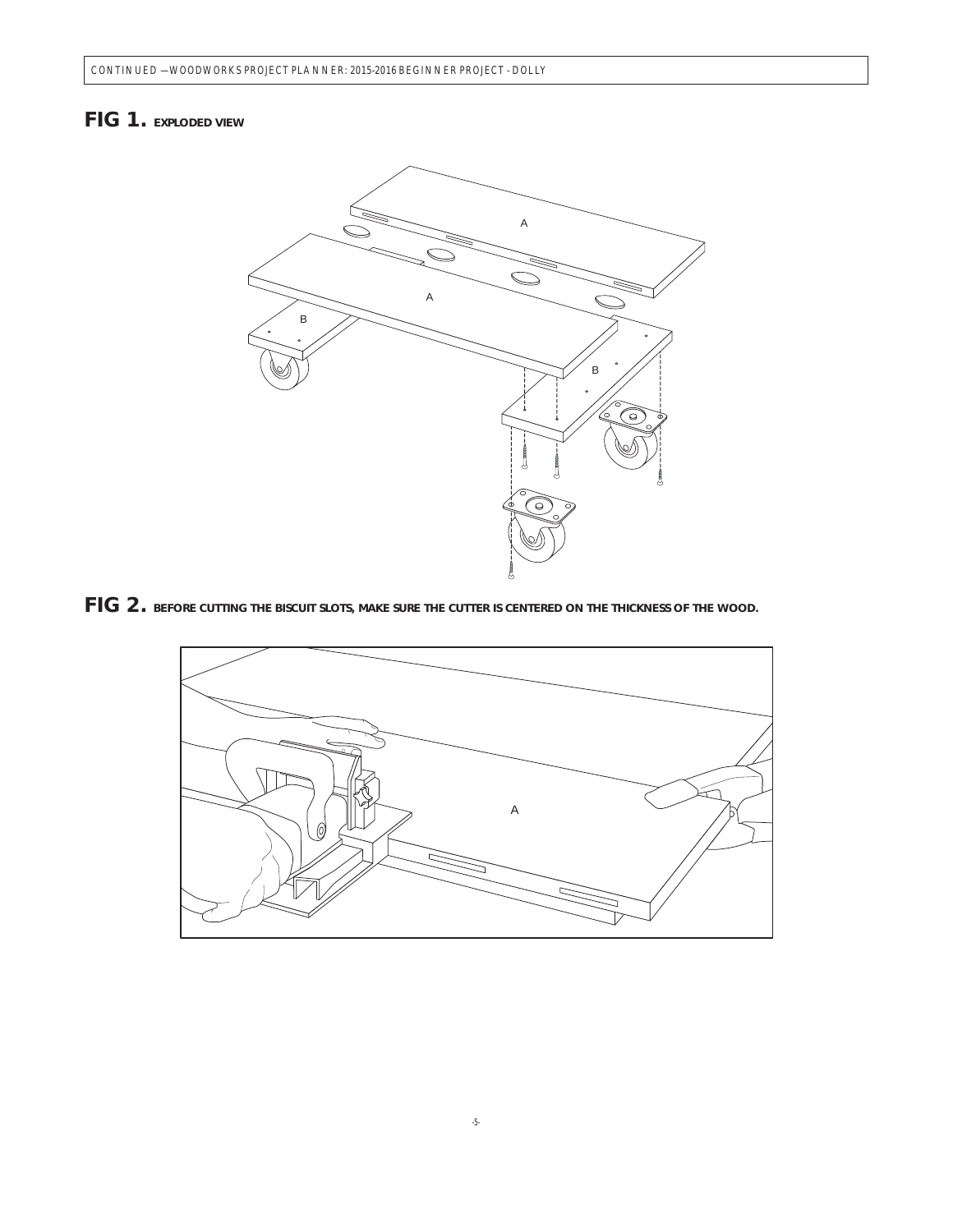

*FIG 3. CLAMPING ACROSS BOTH THE TOP AND THE UNDERSIDE OF THE PIECE HELPS TO KEEP IT FLAT.*

*FIG 4. A TABLE-SAW SLED MAKES EASY WORK OF LONG CROSSCUTS, ENSURING THEY'LL BE STRAIGHT AND SQUARE.*